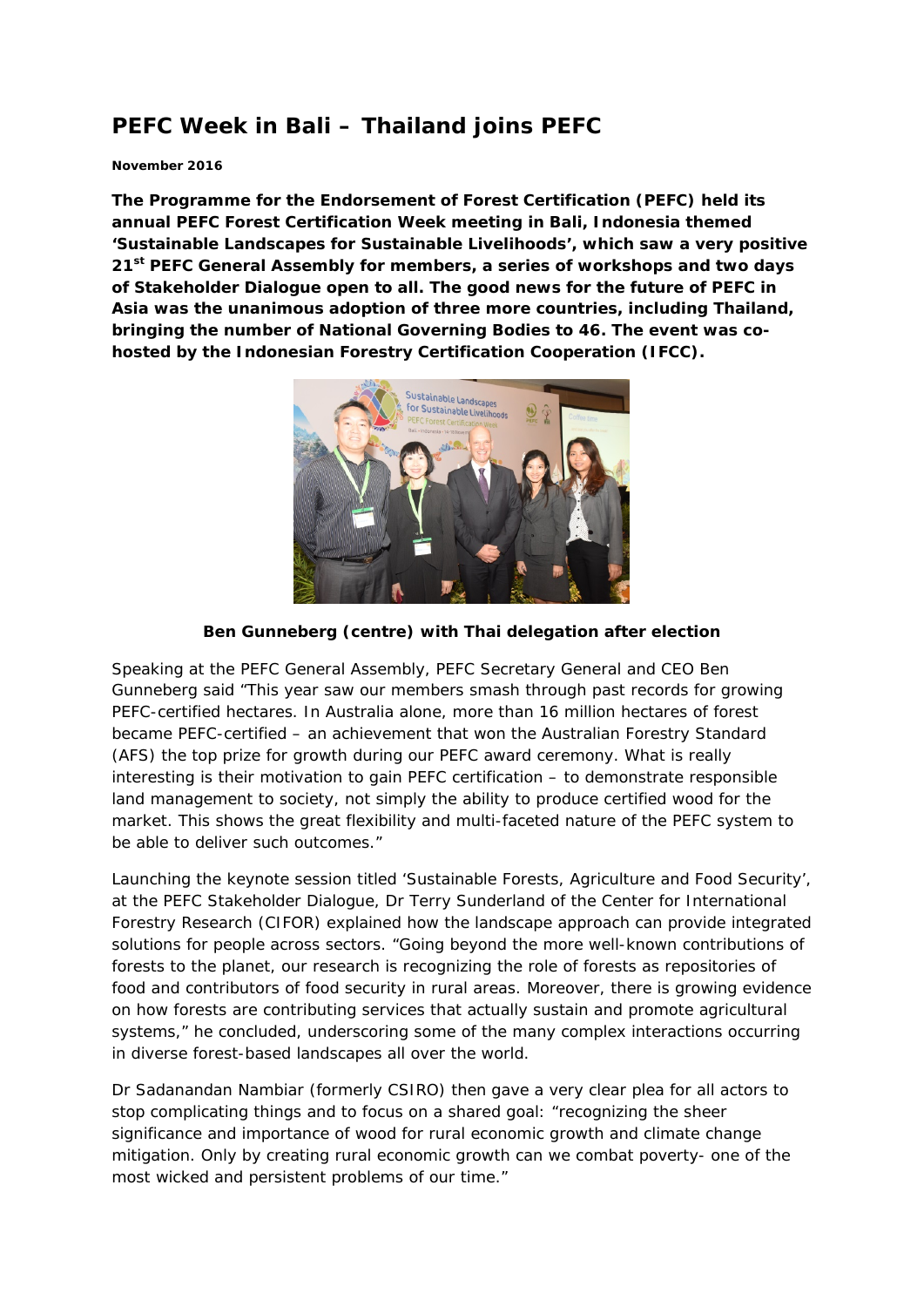## **PEFC certified forests now at 300 million hectares**

The PEFC alliance itself continues to grow well, and with the member's unanimous vote to accept Romania, Macedonia and Thailand to the PEFC membership, the number of countries has now grown to 46. Thanking PEFC for their support, Pimjai Leeissaranukul from the Federation of Thai Industries, highlighted the importance of the PEFC system in enabling them to develop their own national system: *"the key to sustainable forest management in Thailand is to have a standard that takes into account the trees outside forests."* By working through national systems, PEFC will enable them to do this. Alongside new members, there were also delegations from Cambodia, Nepal, Philippines and Vietnam present at the General Assembly, many of which emphasized their determination of join the PEFC alliance in the near future.

PEFC, the world's largest forest certification system, now covers more than 300 million hectares (741 million acres) of certified forest, representing 60% of all certified acreage, 11 million ha of which are in Asia. Indonesia already has 1.8 million ha of certified forests. Domestic markets are now also starting to take advantage of Indonesian certified forests; with printing companies such as Gramedia and publications like Air Asia Inflight Magazine using IFCC/PEFC certified material and labels. In expressing pride for Indonesia as the host of the Bali meeting, IFCC's Chairman Dr Ir. Dradjad Hari Wibono called on consumers to choose packaging that is IFCC/PEFC labelled.



## **IFCC's Chairman Dr Ir. Dradjad Hari Wibono**

At the General Assembly, Peter Latham, was elected as Chairman of the PEFC International Board. He is Chairman of one of Britain's oldest timber companies and a former Chairman of the Forests Forever Committee of the Timber Trade Federation and member of the Council of Commonwealth Forestry Association. On his election he stated that the priority now is to complete the revision of the PEFC Standards, which is still work in progress.



**Peter Latham – elected Chairman of PEFC International**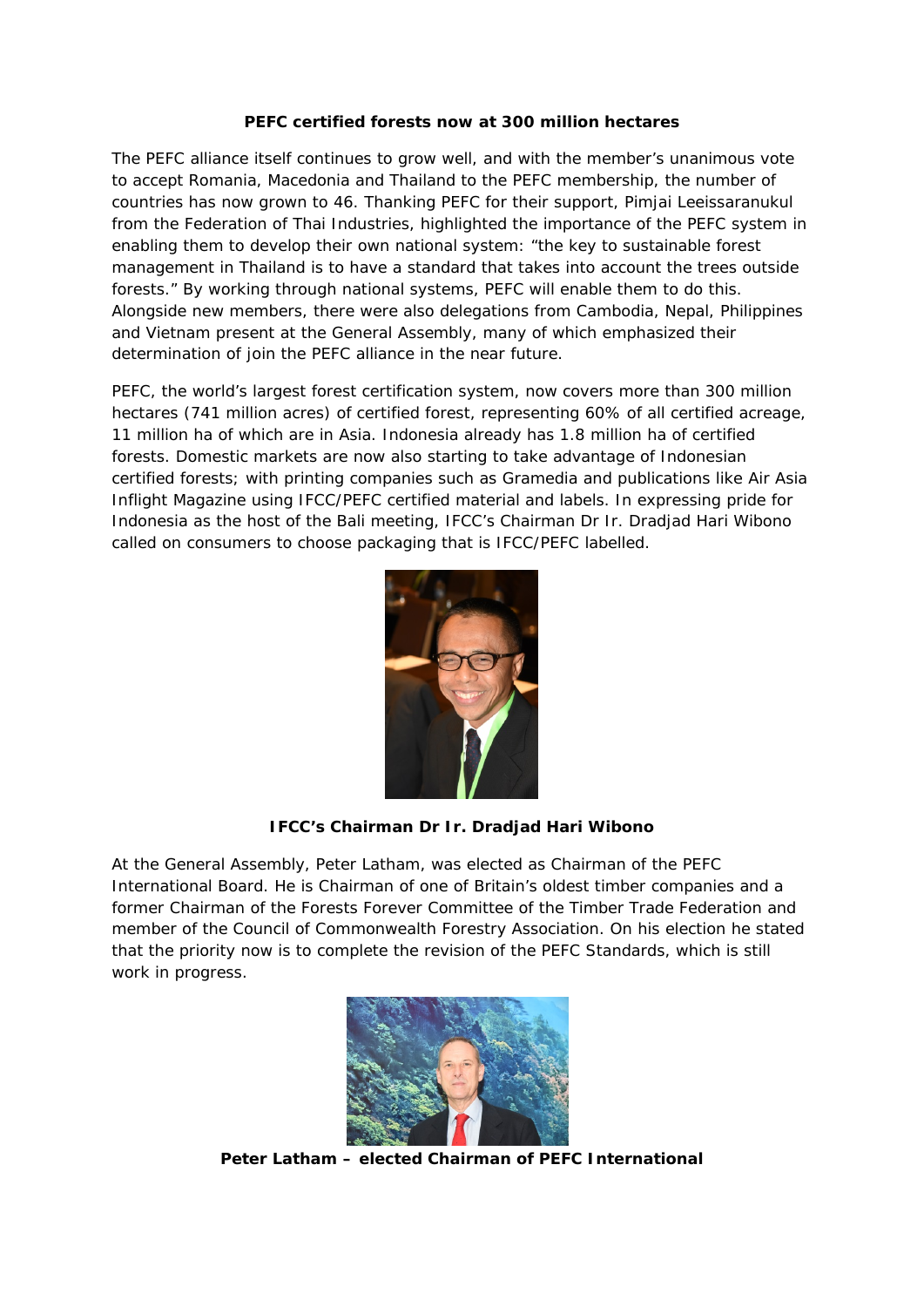## **Chain of Custody grows**

In his 'state of the union' address, Secretary General Ben Gunneberg said "*we need to grow PEFC Chain of Custody as a key task*". PEFC also awarded the top three members to grow their Chain of Custody certificates - PEFC Germany, PEFC Spain and China Forest Certification Council (CFCC).

Chain of Custody has become an increasingly hot issue for PEFC. Only at the end of the chain is the value of forests and all its elements achieved, then funding all the activities along its route. In a CoC breakout session at the Stakeholder Dialogue, a panel discussion was moderated by Michael Buckley, wood industry consultant from Singapore. Christian Kämmer, PEFC International, started by explaining that a new technical tool is under development by PEFC which will assist companies applying for CoC. Second speaker was Michael Hermens of APP Timber, whose global trading company is PEFC CoC certified and who predicted that Indonesia and Vietnam are the two countries in Asia, outside China, to watch for in the future. APP Timber will shortly be opening its Wood Distribution & Training Centre in Semarang in Central Java, Indonesia. Finally Benediktus Yudi Setiawan, Vice General Manager, Gramedia Cikarang Printing, discussed his experience in attaining PEFC CoC for Indonesia's leading magazine and brochure printing company. Summing up, moderator Mr Buckley said that one fact had become very clear throughout the session – that management commitment is a key element of the process in applying for and achieving CoC certification.

## **Recognizing the contribution of forests to society**

The Stakeholder Dialogue brought together over 200 participants to reflect, assess and consider how to scale up the contributions from the forest sector and certification to deliver sustainable landscapes and livelihoods. The two-day program covered a range of topics related to landscapes and livelihoods theme, from community forestry and supporting smallholders, to examining innovation & technology, to growing market demand for sustainable wood.

A press conference for Indonesian and southeast Asian-based journalists was addressed by PEFC and IFCC's Chairman Dr Ir. Dradjad Hari Wibono, intended for 30 minutes but lasting over an hour. This was characteristic of the entire week in which dialogue and interaction played a huge part. In the light of Indonesia's landmark agreement with the European Union there was much discussion about the difference of SVLK timber export licencing and timber certification – the former being about legality of harvesting and the other quite separately about the sustainability of forests. In this regard, Ben Gunneberg pointed out that there are now 36 public/government procurement policies in place around the world demanding evidence of sustainability for forest products, for which certification generally receives a green light as delivering evidence of sustainability.

This was also a busy week for the Center for International Forestry Research (CIFOR), which was simultaneously hosting the Global Landscapes Forum at the UNFCCC COP 22 in Marrakech. In addition to fostering exchange of findings from the parallel events in Bali and Marrakech, CIFOR also convened a media workshop in Bali to educate journalists belonging to the Society of Indonesian Environmental Journalists (SIEJ) on issues relating to forests such as certification. The journalists were then active in reporting out from PEFC's event.

*"Shared values and shared ownership is our brand"*